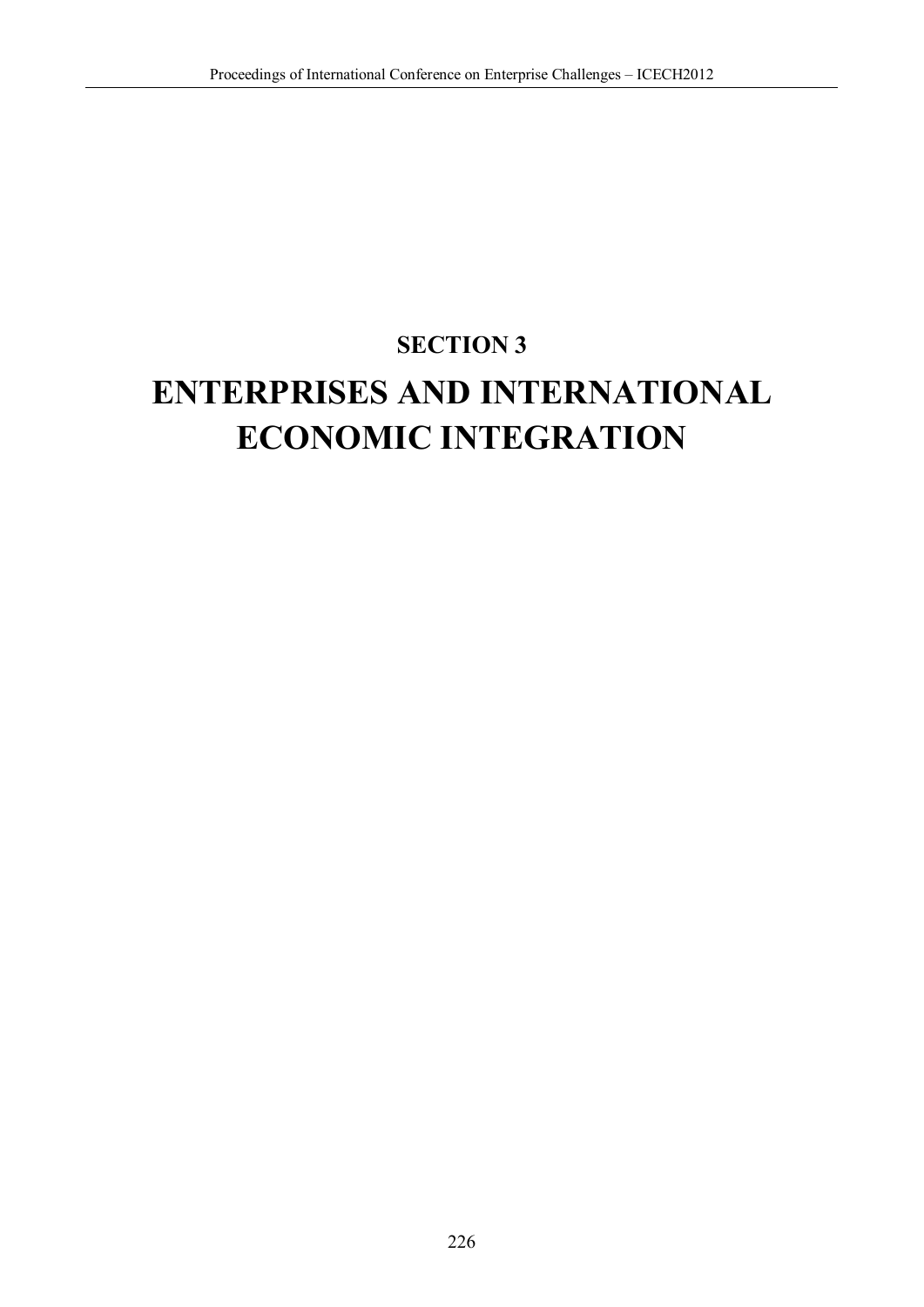### **SOME BACKGROUND ANALYSIS OF VIETNAM FDI FROM JAPAN**

### **Masayuki Ida<sup>1</sup>**

#### **Abstract**

*There are various merits and attractive points of Vietnam for Japan and Japanese companies. Investments from Japan to Vietnam seem to be increasing and relation is good. To increase the investments, we need quantitative measure to evaluate or assess the investment plan. FDI to South East Asia is an important subject for Japanese companies to carry out. It has close relation with the organizational strategy and the mission, and it is not easy to measure with ROI or NPV. This paper is to discuss some elements behind FDI decisions the people in receiving countries to know, focusing on Vietnam audiences. The key elements addressed here are labor cost comparison and exchange rate. Understanding cultural/social structure of both sides and understanding current technology advancements are also keys to make smooth and successful operation.* 

**Keywords:** FDI, Vietnam, South East Asia

<u>.</u>

*<sup>1</sup> Aoyama Gakuin University*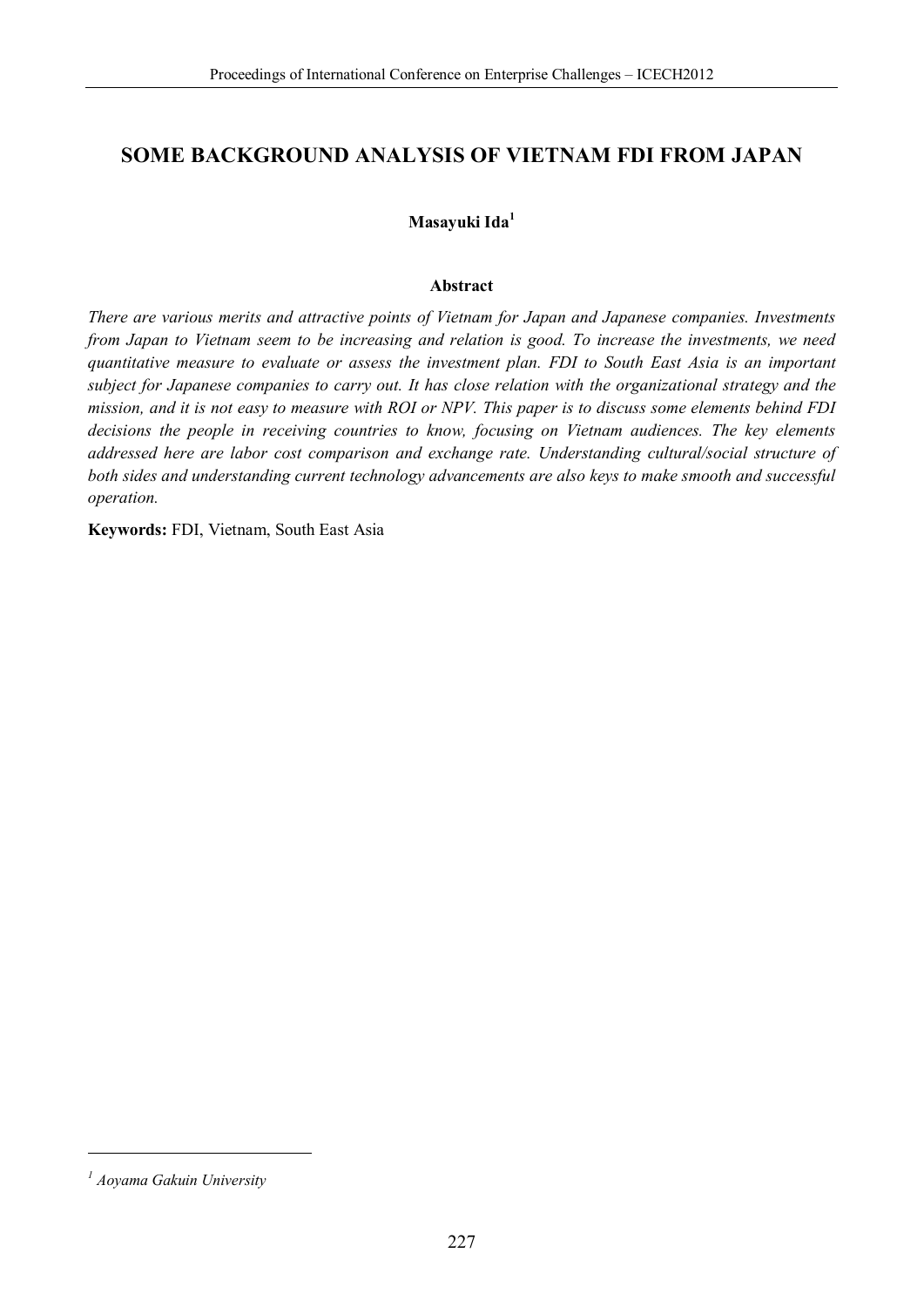### **1. INTRODUCTION**

Japan understands that Japan is a top supporting countries of Vietnam among other nations. The foreign direct investment, FDI, amount from Japan to Vietnam is 2.04 billion US dollars (about 16Million yen) in 2010 according to JETRO. The ODA support with yen loan is 27Million yen for 2011. There are various merits and attractive points of Vietnam for Japan and Japanese companies. Recently, there emerged a rival/competitor nation in South East Asia. That is Myanmar. But not concrete competition yet. Vietnam and Japan has strong economic relation already, such as Japanese export to Vietnam is 7.7 billion dollars while Vietnamese export to Japan is 9 billion dollars. There are 867 Japanese companies in 2011 in Vietnam, resulted the increase of FDI, compared to 327 in 2000. Vietnam is a firm developing country and GDP increase ratio is 6.78% in 2010. Average age is young and attractive for Japanese industry to have production base. Investments from Japan to Vietnam seem to be increasing and relation is good. To increase the investments, we need quantitative measure to evaluate or assess the investment plan. How we can do it?

 We always have question on how we can rationalize the FDI? The only way we can judge the adoption of the plan is based on the analysis of the target. If the data obtained in the analysis phase is incorrect or inappropriate or insufficient, the FDI would fail easily. In MBA textbook, investment is one of the key issues to study. As a first step, investment is measured by ROI (Return on Investment) or NPV (Net Present Value) or such modern indexes. Using such indexes, we can compare, evaluate the multiple choices and choose one as the master plan to execute. This is important method for investors to know. But, for foreign direct investment, there are various other considerations to think about. FDI to South East Asia is an important subject for Japanese companies to carry out. It has close relation with the organizational strategy and the mission, and it is not easy to measure with ROI or NPV. This paper is to discuss some elements behind FDI decisions the people in receiving countries to

know, focusing on Vietnam audiences. The key elements addressed here are labor cost comparison and exchange rate. Understanding cultural/social structure of both sides and understanding current technology advancements are also keys to make smooth and successful operation.

This paper is addressing such FDI, mainly for Vietnam, from Japan. The author has ten years activities in South East Asia for promotion of IT deployment, especially in Vietnam. This paper reflects the author's experiences.

### **2. OBSERVATIONS 1: CURRENCY EXCHANGE RATE ISSUE**

The value of VND against JPN or USD is a very simple but important point to see. The exchange rate between VND and USD seems to be relatively stable now. As of March 19, 2012, 1  $USS = 20,810$  VND and as of Sept 1, 2012, 1 US\$ = 20,843 VND. During the same period JPN is almost stable against USD, in the range of 1 US\$ = 78JPN to 80 JPN. However, the author experiences the drastic change of exchange rate between JPN and VND, which is shown in Table 1. In January 2005, seven years ago,  $1$  JPN = 144 VND. Now, almost doubles, 1 JPN = 266 VND. It means for Japanese, it became easier to buy Vietnam goods in seven years, since the price is greatly reduced. At the same time, to sell Japanese

**Table 1. Personal Experiences on Exchanging JPN to VND** 

| 2005 | January     | 144 |
|------|-------------|-----|
|      | August      | 140 |
| 2010 | November    | 234 |
| 2011 | September   | 258 |
| 2012 | March 9th   | 259 |
|      | March 16th  | 246 |
|      | April 6th   | 252 |
|      | August 31st | 266 |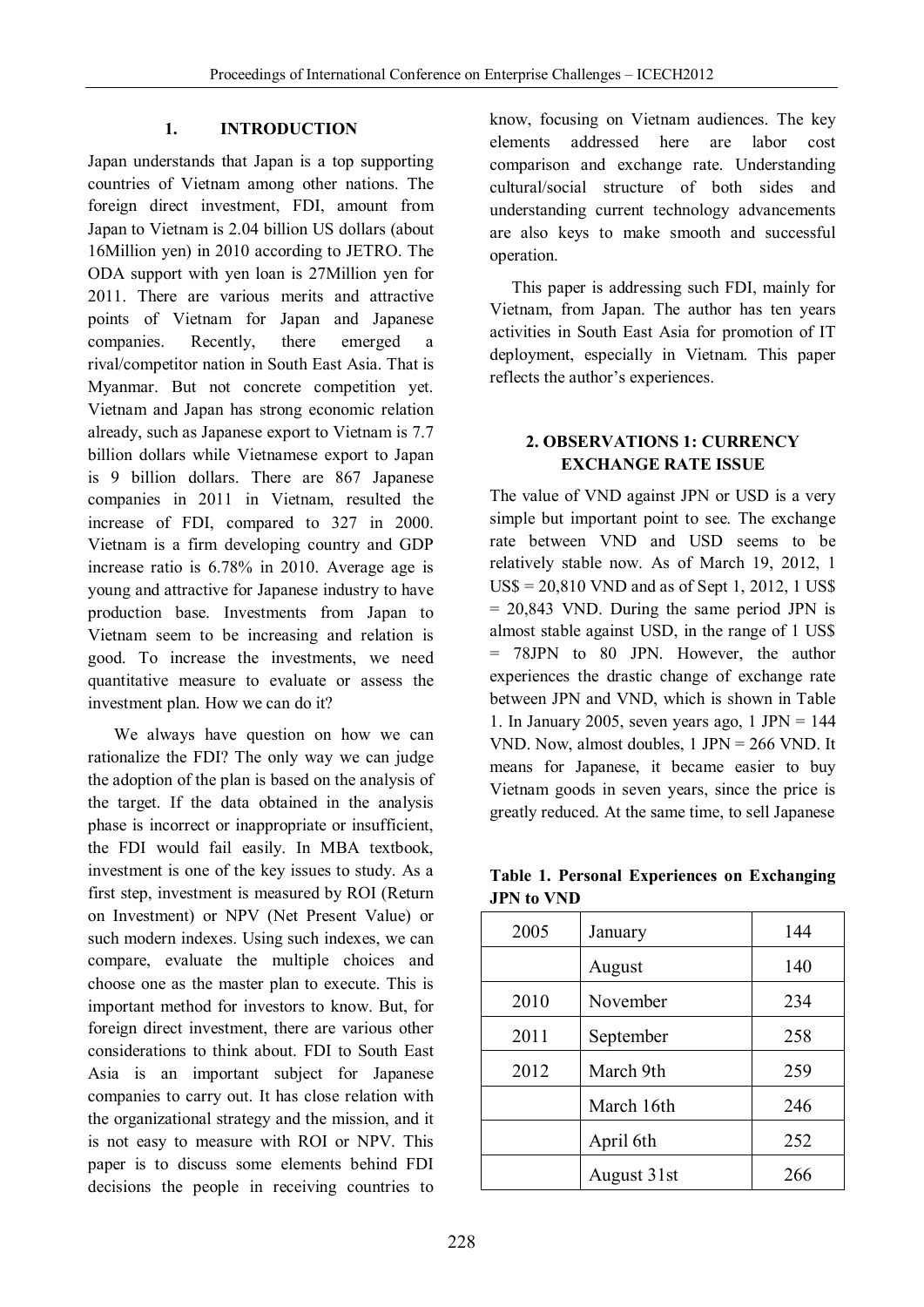goods in Vietnam, it becomes difficult since Vietnamese needs to pay more money. So, Vietnam becomes not an easy market for Japanese merchandizing to sell Japanese goods. At the same time, to utilize Vietnam as a production base, cost is in general cheaper in seven years I observed. To summarize, Vietnam is in the direction for a production base, not a market, for Japan.

We like to discuss about the jump between 2005 and 2010 in Table 1. And I like to point out there is a continuous 'cheaper VND' policy of Vietnam government. Fig.1 shows what happened during 2007 and 2010 for VND and USD currency exchange rate.

During the year 2007 and 2009, there were several times drastic change of exchange rate between VND and USD. It was the reason of drastic change between Yr2005 and Yr2010 in Table 1. Core rate for exchange was cut down three times during 2009 to 2010.1. And, the VND official rate is cut down 5.44% officially introduced by Vietnam Government at the end of 2009. This was a result of mini-currency crisis in 2008.

After that, still government led cut downs were executed during yr2009 and later. Vietnam Government has kept "controlled floating" rate policy, just like China. Vietnam Government policy is for 'cheaper VND.' During 2010 to 2011, there are three major cut down of VND, as follows:

3.4% down in Feb. 2010

2% down in Aug. 2010

9.3% down in Feb. 2011, totally 20% in 26 months from 2009.12 to Feb.2011

### **3. OBSERVATION 2: YOUNG GENERATION IN VIETNAM**

Fig.2 has Population pyramids drawn in 2005. Fig. 2 a) is the population pyramid for 2005.

Fig.2 b) is a predicted pyramid for 2020, in 2005. Average age of the country is very young.

Clearly, utilizing younger generations, in other words, giving jobs to them is a most important government due. If human brain to produce value,



**Figure 1. Cheaper VND policy against USD during 2007-2010**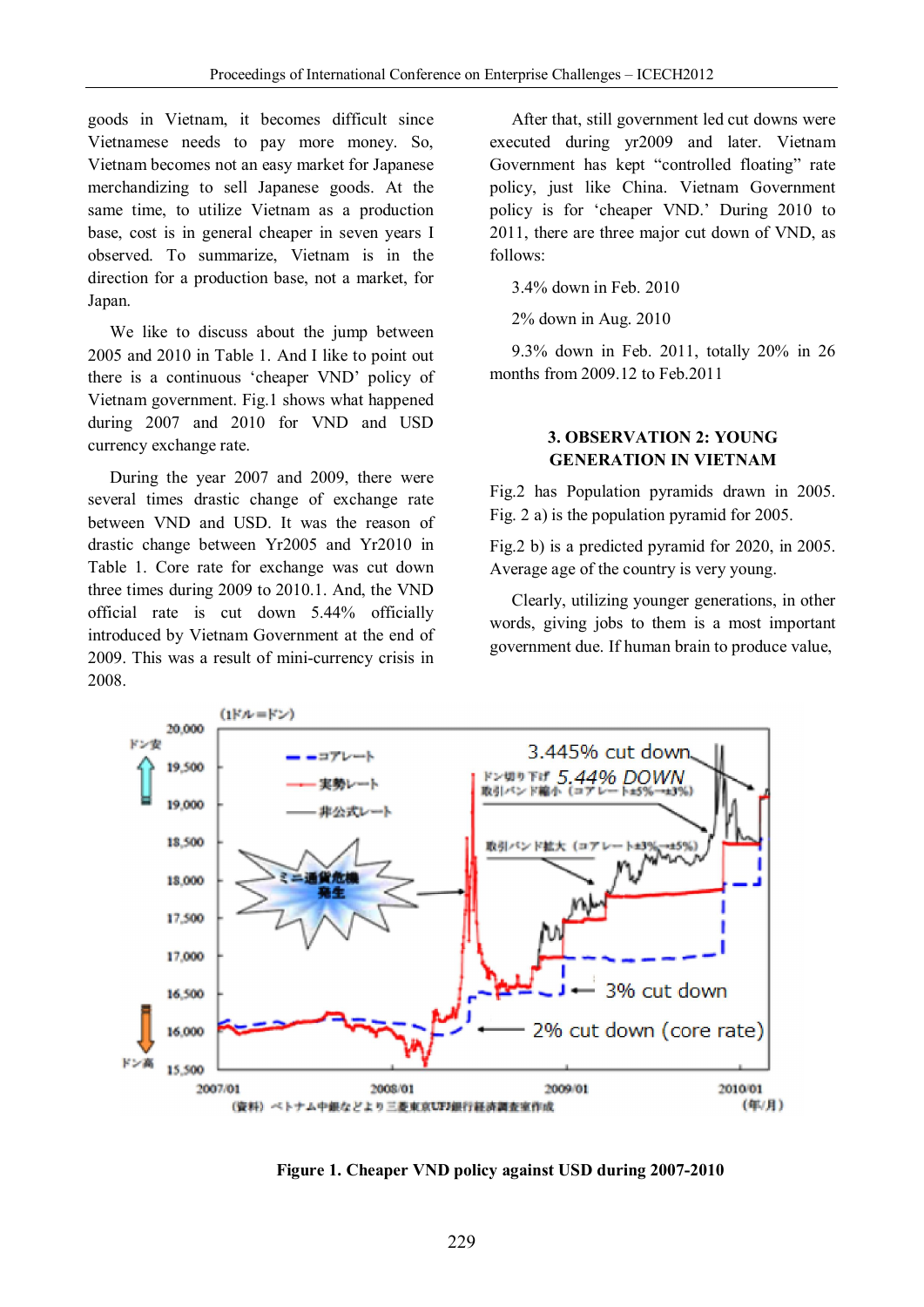not only physical labors nor selling natural resources is enabled, Vietnam domestic production of Value will increase in a very good manner. As a result, the role of universities increases.

### **4. OBSERVATION 3: FDI TO VIETNAM**

Fig. 3 shows the data for FDI to Vietnam from Japan. We can tell from Fig.3 that there are natural increase of investment, and during 2007 and 2008, there was strong interest in Vietnam, in other words, 'Vietnam investment boom.' There was a down in 2009, but the executed amount is not down, rather stable increase was kept for now.



**Figure 2. a) Population in 2005** 



**Figure 2. b) Predicted population of 2020, drawn in 2005**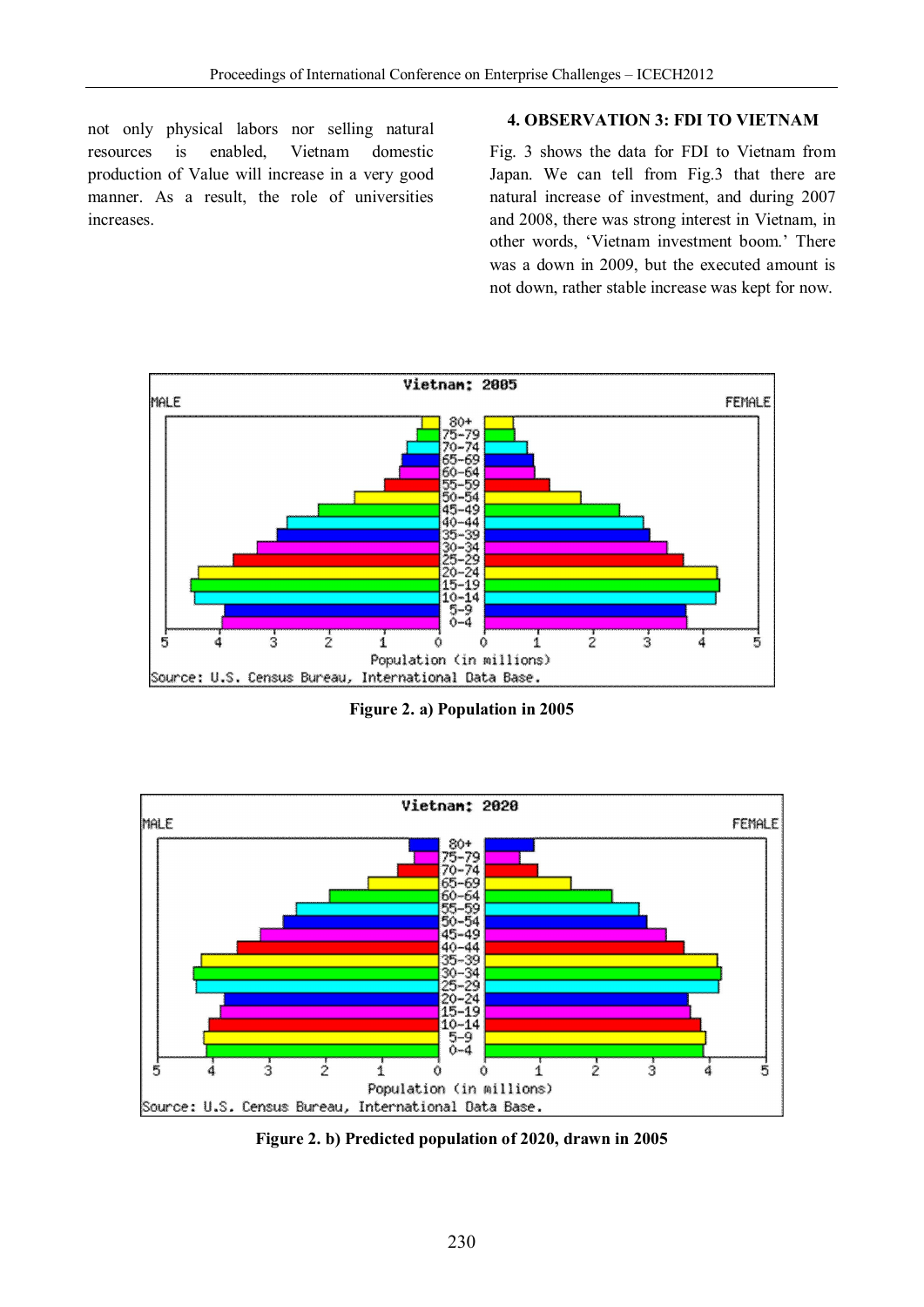

**Figure 3. Foreign Direct Investment from Japan to Vietnam during 1989-2009** 

*(based on the CEIC document, composed by Mitsubishi Tokyo UFJ Bank)* 

#### **5. OBSERVATION 4: VIETNAM LABOR COST ISSUE**

If labor cost in Vietnam is thought as an advantage over other countries, investment to Vietnam as a production base increases. At least, it is a good incentive for investors.

Fig.4 shows the comparison of labor costs among six nations. For all three categories, middle class managers, engineers, and workers, Vietnam is most cheap.

If the low cost production is the issue, and Vietnam is the lowest cost country, the advantage of Vietnam over other countries exist.



**Figure 4. Comparison of Labor Costs among 6 Asian Nations** 

*(based on the JETRO document, composed by Mitsubishi Tokyo UFJ Bank)* 

#### **6. OBSERVATION 5: MYANMAR ISSUE**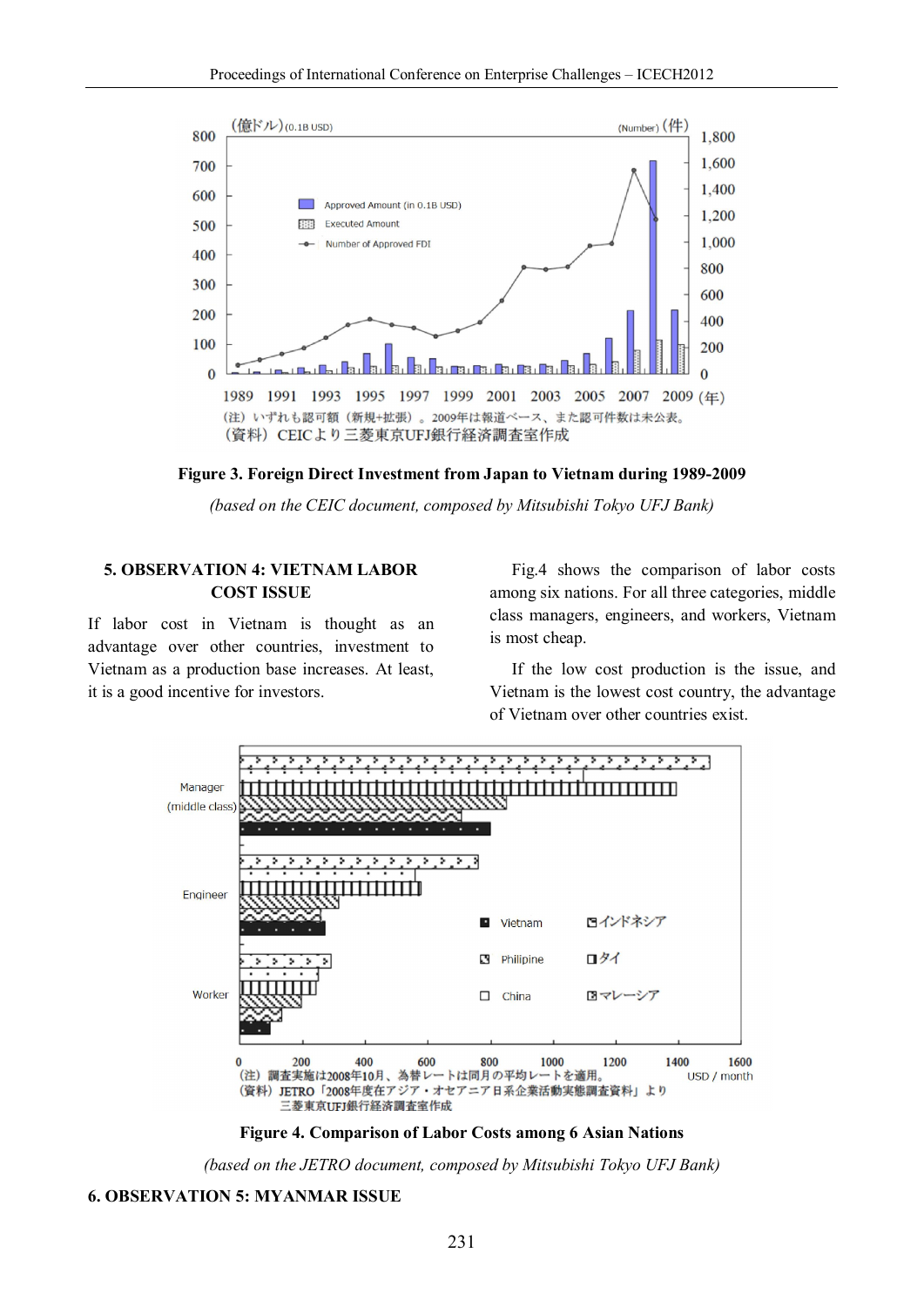In April 2012, Myanmar, as a last un-settled country, exposed to be the front line.At least in February, Japanese companies started to investigate and explore the business chances in Myanmar. Still there are try and error attempts to enable the country as a stable production base.

Because of the historical contexts, China was the top 'friend' for Myanmar. According to the data of JETRO, the 34% of FDI to Myanmar during 1989 to 2011 was from China.(then 23.5% Thai, 15.5% HongKong, 7,2% Korea, 6.8% UK, 4.4% Singapore, 2.5% Malaysia, 1.1% France, then 0.5% Japan)

Now, Japan money is expected to be a top one. In April 2012, Japan decided to restart Yen loan to Myanmar. The current government of Myanmar wants to have a real fruit from the current democratize move, since in 2015, there will be a president election facing with the challenge by NLPD party which is lead by Aung San Suu Kyi. Since social infrastructure is weak and some other issues to overcome in Myanmar. But for Japanese and other countries investors are watching Myanmar first. Because, the labor cost in Myanmar is so low. The comparison of monthly wage is in Table 2.

### **7. 'CHEAPER VND' POLICY: MIX OF GENERAL OBSERVATION AND VIETNAM SPECIFIC ISSUE**

According to a Japanese analyst, the following is pointed out as the reasons why Vietnam government takes 'cheaper VND' policy.

- 1) Deficits of Vietnam Economy, for Domestic and International Trade
- 2) Lack of domestic production capability, while there are increasing demands
- 3) Natural resources to sell is short to cover the trade deficit
- 4) Recent Inflation trends, like 10% annually

**Table 2. Myanmar as a lowest labor cost country** (from JETRO)

| Singapore  | 1285 |
|------------|------|
| China      | 538  |
| Malaysia   | 344  |
| Philippine | 325  |
| Thai       | 286  |
| Indonesia  | 209  |
| Laos       | 118  |
| Vietnam    | 111  |
| Cambodia   | 82   |
| Myanmar    | 68   |

(Unit US\$ a month)

I understand the above are the popular phenomenon among newly industrialized countries. And not specific to Vietnam.

How bankers in Japan understand the situation? Mitsubishi Tokyo UFJ bank says in March 2010 as follows:

"1) Vietnam as a market, not as a  $2<sup>nd</sup>$  China for production. Because, GDP per capita of Vietnam grows up to 1600 in 2014. And this Vietnam era is similar with 60s in Japan when consumer electric appliances were widely introduced to home. 3) 75% of the population is under 40 years old." Their remarks are to consider Vietnam as a market, not as a production base. Furthermore, they also say as follows.

"Meanwhile, there are several risk factors for Vietnam Business. They are 1) complicated governmental process for FDI, 2) Inflation and exchange rate instability, 3) labor cost may be going up."

Besides the above analysis, we understand there are two reasons:

- 1) Cheap labor utilization to attract foreign companies' factories in Vietnam (for foreign companies can understand the labor cost in Vietnam factory is decreasing),
- 2) Ultimate goal is international trade in black (there is an accumulated trade deficits in Vietnam for long years)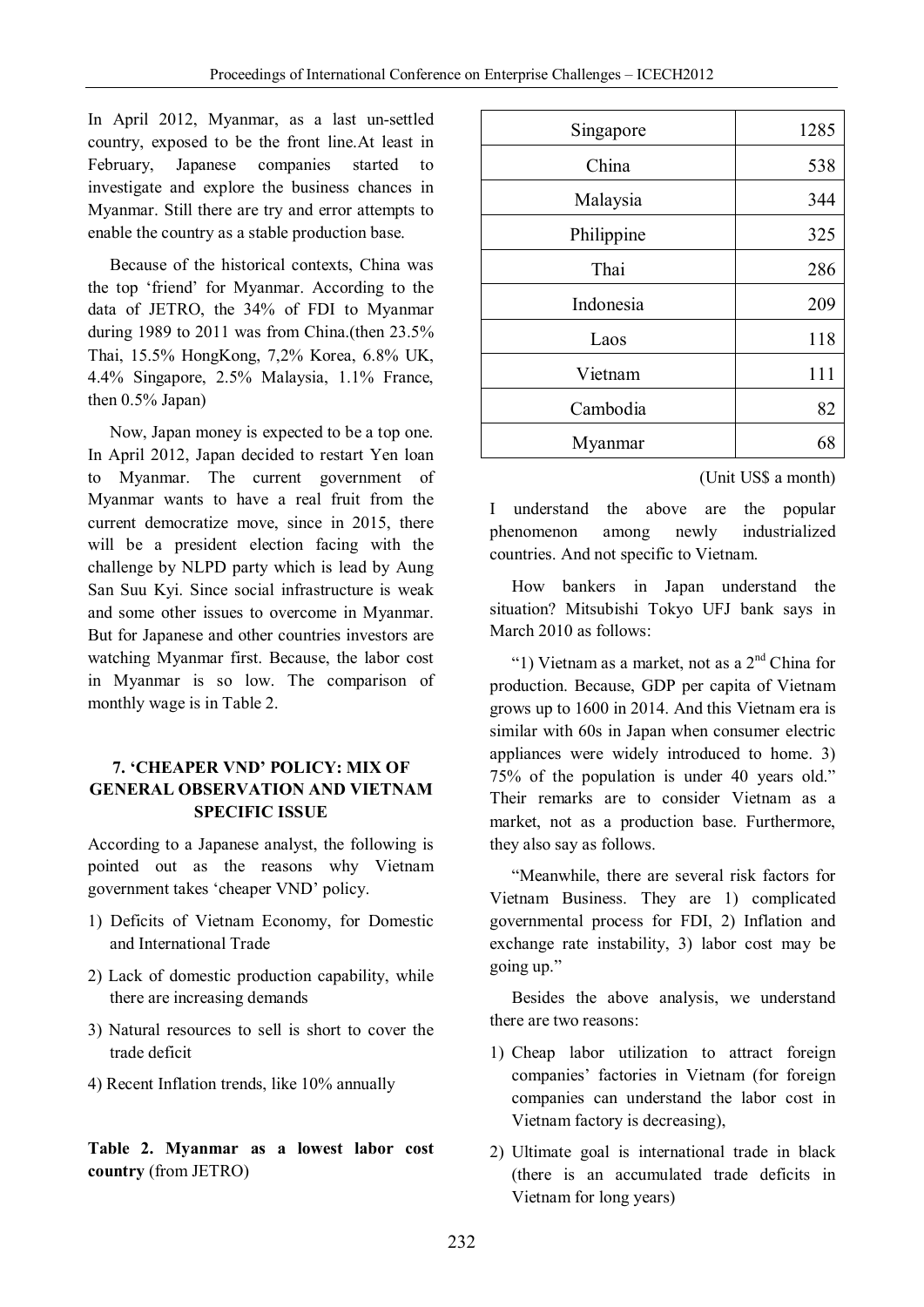Even if economic growth in Vietnam can give profits to foreign countries, there will be a risk of currency exchange rate. Investment consultants, hedge funds are having negative evaluation for investment in Vietnam. Say, In October 2010, the rate for Japanese yen is around 200. Now in March 2012, Japanese yen rate is 250. (It's good for travelers like myself, though) And, labor cost is going up in Vietnam, and high inflation goes on.

We understand that giving jobs for young generations by introducing foreign companies is the most important factor. For foreign countries, cheaper VND shall mean labor cost is cheaper, while it also needs to evaluate FDI risk (profits or stock rise can get shrink because of decreasing value in foreign currency). We should understand the Vietnam government is encouraging economic growth through the policy. The rest is how Vietnam local industries can cope with this

### **8. CONCLUSION: NEEDS TO CLARIFY THE BASIC FACTORS FOR FDI DECISIONS**

The author understands the decision on FDI from Japan requires the considerations on the following issues.

- 1. Short term performance
- 2. Long term effectiveness
- 3. Advantage of choosing the country

Even if there is no clear quantitative analysis possible, any investments cannot be starting without a clear view for short term performance evaluation. It does not mean the business needs to be profitable so soon. Rather, typically, the new business might be not profitable for several years. It's very common. The reason we say short term performance is important is, for the first phase of the business, sometimes no clue to judge the status of business without any numerical log. Most bad thing is the company cannot tell the business is going to be profitable or no

Sometimes, we need to close the operation and retire from the operation. But without the data it cannot be done. It means deficit can be increasing and no one can control it. So, the roadmap to success needs to be drawn.

It needs various considerations around the business, such as

- Cultural analysis, including the difference and gap analysis
- Advancement of the technology itself related with the product obsolescence (chinpuka) issue
- Local labor situation and management situation change
- Political consideration for international and domestic policies.
- International economics consideration.

This also makes a power balance shift from Singapore to Bangkok.

The country like Vietnam, which is in the middle of industrialization, requires more analysis on how investors think the country and how they judge. The purpose of this paper is to describe some backgrounds of FDI decision processes. For a concrete comparison, currency and labor cost is making quite visible index. But there are several issues behind, especially from the view point of receiving country. Such as, how we polish up 'quality of labor' and raise the unit value of labor? Or, how we line up development projects resulting from FDI in a right order? How we make national finance status in healthy situation?

To carry out advices for such FDI decisions, as described in this section, more analysis based on higher level considerations: short term issue, long term issue, and advantatge analysis. The author likes to extend this paper to include further remarks on the choice. Vietnam is a definitely land of opportunity. The author hopes the country will grow well. Thank you.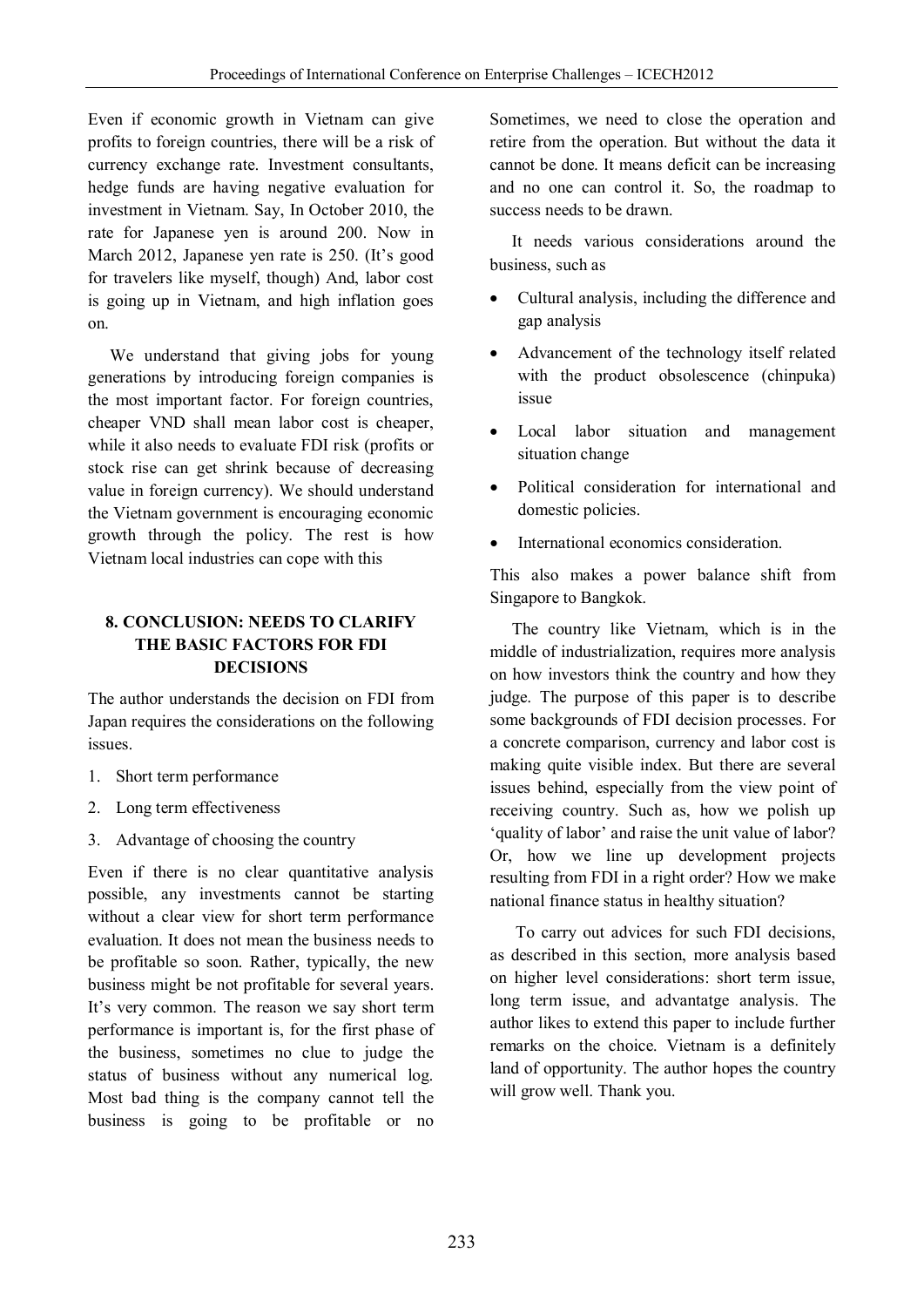### **HANOI UNIVERSITY OF SCIENCE & TECHNOLOGY**

**School of Economics and Management**



## **International Conference ENTERPRISE CHALLENGES: HOW TO OVERCOME ECONOMIC CRISIS Proceedings of ICECH2012**

## **KỶ YẾU HỘI THẢO QUỐC TẾ CÙNG DOANH NGHIỆP THÁO GỠ KHÓ KHĂN – VƯỢT QUA KHỦNG HOẢNG (ICECH2012)**

**Hanoi, 9/2012**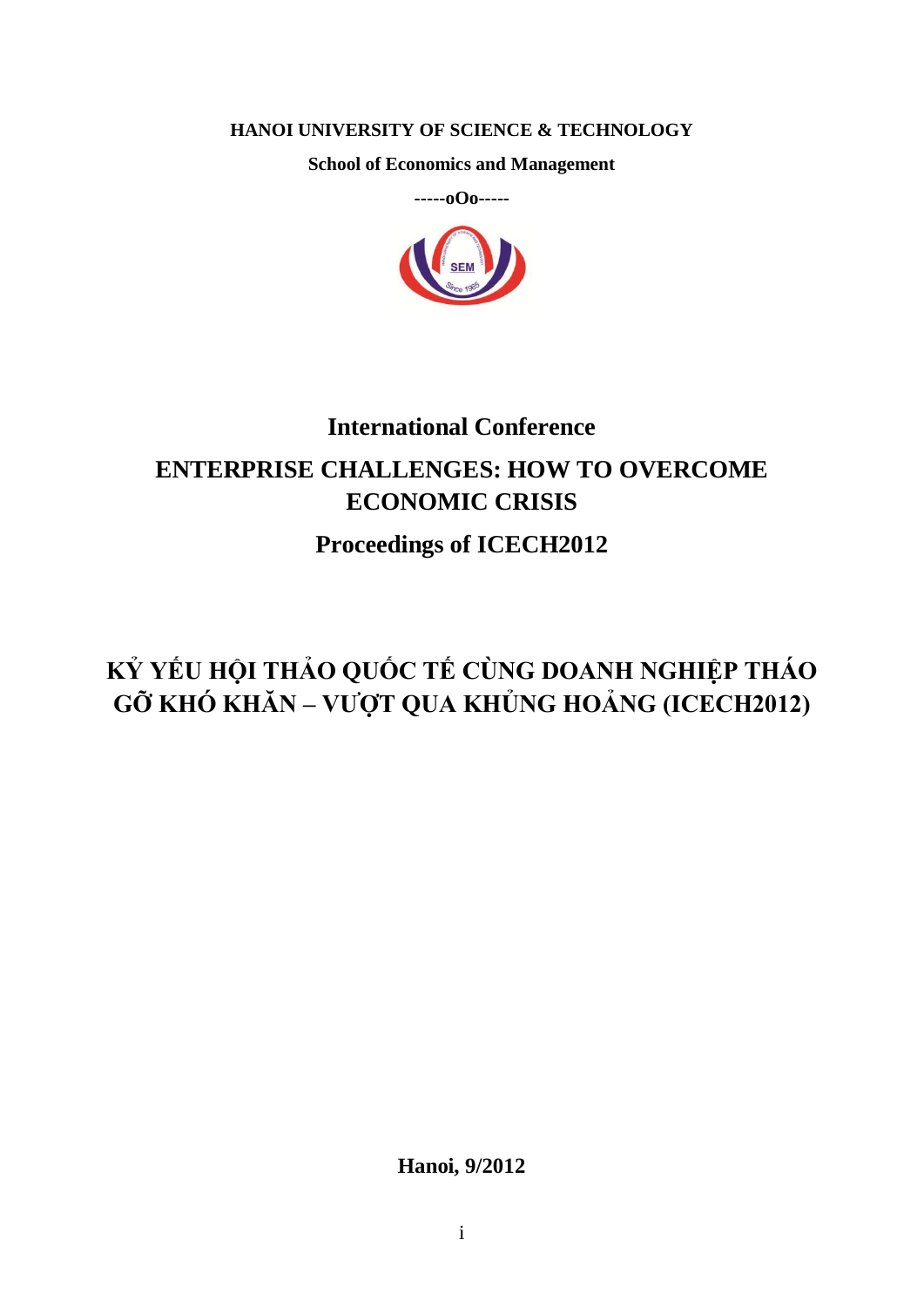## **INTERNATIONAL CONFERENCE ON ENTERPRISE CHALLENGES: HOW TO OVERCOME ECONOMIC CRISIS**

### **September, 2012**

## **Hanoi, Vietnam**

### **ORGANIZERS:**

Hanoi University of Science and Technology, Hanoi, Vietnam

### **HOSTED BY:**

School of Economics and Management, Hanoi University of Science &Technology, Hanoi, Vietnam

### **CONFERENCE CHAIR:**

Nguyen Dai THANG, Dean, School of Economics and Management, Hanoi University of Science & Technology, Hanoi, Vietnam

### **CONFERENCE ORGANIZING COMMITTEE:**

*Dr. Nguyen Dai Thang* Hanoi University of Science & Technology, Vietnam *Dr. Nguyen Danh Nguyen* Hanoi University of Science & Technology, Vietnam *MBA. Nguyen Quang Chuong* Hanoi University of Science & Technology, Vietnam *Assoc. Prof. Nguyen Ai Doan* Hanoi University of Science & Technology, Vietnam *Assoc. Prof. Nghiem Si Thuong* Hanoi University of Science & Technology, Vietnam *Assoc.Prof. Tran Van Binh* Hanoi University of Science & Technology, Vietnam *Assoc. Prof. Nguyen Van Thanh* Hanoi University of Science & Technology, Vietnam *Prof. Do Van Phuc* Hanoi University of Science & Technology, Vietnam *Dr. Nguyen Van Nghien* Hanoi University of Science & Technology, Vietnam *Dr. Pham Thi Thu Ha* Hanoi University of Science & Technology, Vietnam *MBA. Nguyen Tien Dzung* Hanoi University of Science & Technology, Vietnam *MBA. Nguyen Hoang Lan* Hanoi University of Science & Technology, Vietnam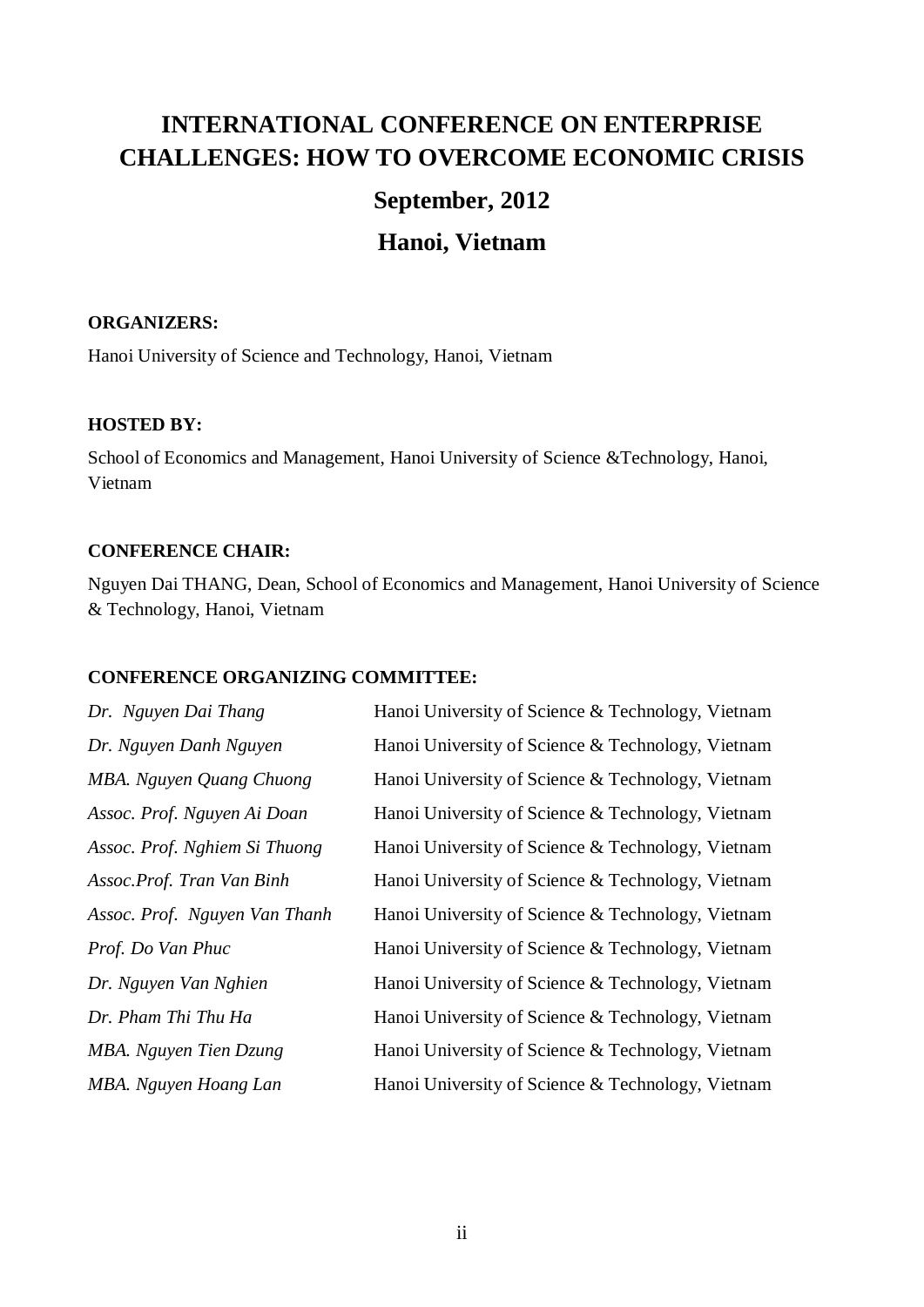### **CONFERENCE SECRETARIATSTAFFS**

| Pham Thi Thanh Hong | Hanoi University of Science & Technology, Vietnam |
|---------------------|---------------------------------------------------|
| Pham Thi ThanhHuong | Hanoi University of Science & Technology, Vietnam |
| Tran Thi Huong      | Hanoi University of Science & Technology, Vietnam |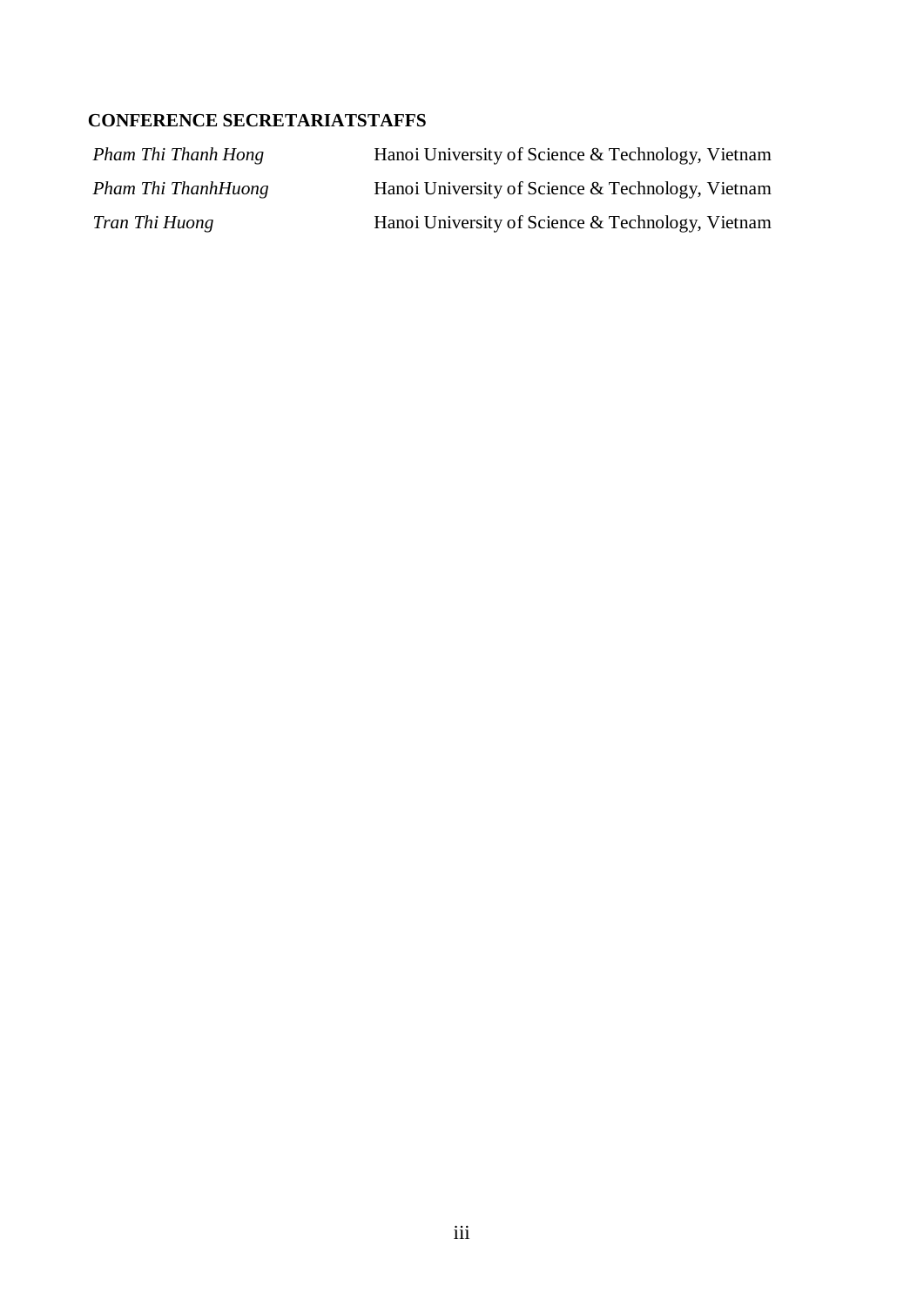### **PREFACE**

Welcome to the International Conference on Enterprise Challenges (ICECH2012). This conference is co-organized by Hanoi University of Science and Technology (Vietnam) and Aoyama Graduate University (Japan); and hosted by School of Economics and Management, Hanoi University of Science and Technology.

As we all know, with the economic environment changing, all enterprises was challenged with a number of risks. The International Conference on Enterprise Challenges (ICECH2012) is aiming to bring together both Vietnamese and international researchers in the field of management and economics to share ideas, problems and solutions, especially with regard to use of new and emerging technologies to address socio-economic challenges. Thus, creating an opportunity both for academics and practitioners from industry to discuss recent progress in this area is also a main purpose of ICECH2012.

The conference has received generous support and help from many people and organizations to make this event possible. Firstly, I would like to express my sincere thanks to all the authors for their excellent contributions and to all the paper referees for their time and expertise regarding paper review, particularly, to the invited speakers, Prof. Chiaki Iwaiand Prof. Masayuki Ida from Aoyama Graduate University for delivering plenary talks at the conference. Specially, I would also like to extend my appreciation to all the program committee members for their efforts and support to the conference. Most specially, I would like to thank all the conference secretariat staffs for their outstanding work for the conference.

Welcome to Hanoi, the city of peace and green. Wish all of you have a productive conference.

### **Dr. Nguyen Dai Thang**

Conference Chair, ICECH2012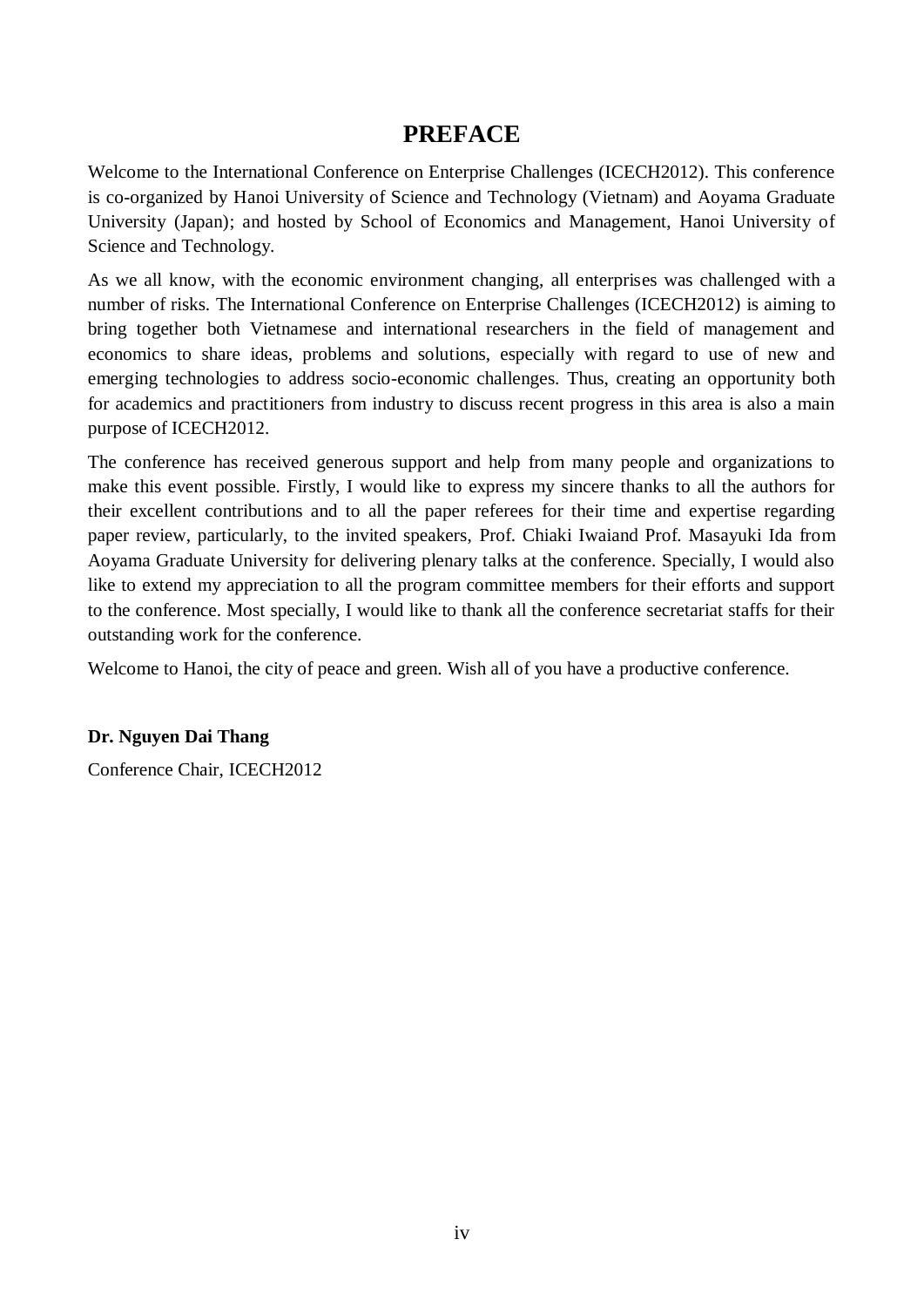## **CONTENTS**

### Section 1: STRATEGY ORGANIZATION MANAGEMENT

| 1. | A comparative study of corporate culture, leadership competencies, job satisfaction,<br>iob<br>commitment, and job performance in Vietnam companies in 2006 and 2012                                                                                                                           |
|----|------------------------------------------------------------------------------------------------------------------------------------------------------------------------------------------------------------------------------------------------------------------------------------------------|
|    | Nghiên c Au so sánh v+~ £ • Š x f + ' f • Š' á ‰ Š * K  ŽŽ • Š s Ehài lòng v + công vi .c, s E<br>g "n k *t v 9 công vi.c và k *t qu làm vi.c t i các doanh nghi.p Vi.t Nam t i th : < -,m<br>• £ •2006 và 2012                                                                                |
|    | Duong Manh CUONG (Hanoi University of Science and Technology                                                                                                                                                                                                                                   |
|    | Fredric William SWIERCZEK(Thammasat Business School, Thailan)                                                                                                                                                                                                                                  |
| 2. | Review on LEAN Practices in Vietnam Small and Medium -sized Enterprises 21.                                                                                                                                                                                                                    |
|    | Th Ecti-n Ang d xng LEAN t i các doanh nghi .p nh 2và v Ba Vi .t Nam                                                                                                                                                                                                                           |
|    | Nguyen Dat MINH (Hanoi University of Science and Technology)                                                                                                                                                                                                                                   |
|    | Nguyen Danh NGUYEN (Hanoi University of Science and Technology)                                                                                                                                                                                                                                |
| 3. |                                                                                                                                                                                                                                                                                                |
|    | Factors $\bullet$ 'f  - ' $\bullet$ f $\bullet \bullet$ < $\bullet$ % Loyalty ^ ` i $\bullet$                                                                                                                                                                                                  |
|    | Nguyen Quoc NGHI (Can Tho University                                                                                                                                                                                                                                                           |
| 4. | Market Orientation and its Effects on Business Performance of Software Companies in                                                                                                                                                                                                            |
|    | 00h Š @ng th 0-" @ng và tác 7ng c ?a nó t 9 k *t qu kinh doanh c ?a cáccông ty ph n m +n<br>t i Hà N 7                                                                                                                                                                                         |
|    | Nguyen Thi Mai ANH (Hanoi University of Science and Technology)                                                                                                                                                                                                                                |
|    | Ly Dieu LINH (Hanoi University of Science and Technology)                                                                                                                                                                                                                                      |
| 5. | Thực trạng nghỉ việc và đề xuất giải pháp giữ chân nhân viên tại Tổng đài 1068 56                                                                                                                                                                                                              |
|    | JobLeaving and Employee Retention Solutions in Call Center 1068                                                                                                                                                                                                                                |
|    | Phan The VINH (Hanoi University of Science and Technology)                                                                                                                                                                                                                                     |
|    | 6. Qu n tr ,ngu 0 nhân I Ac và v · <sup>-</sup> tháo g 8 · Š x · Š £'·Ž j ' 3ng trong các doanh nghi *p                                                                                                                                                                                        |
|    | Human Resource Management and how to Overcome Labor Shortage in Garment Enterprises                                                                                                                                                                                                            |
|    | Nguyen Ha HUU (Thanh Do University)                                                                                                                                                                                                                                                            |
| 7. | Các nhân t/ $\cdot$ Š Š7 $\cdot$ ‰ & quá trình xây d Ang và phát tri ( $\cdot$ - Š < 4 $\cdot$ ‰ c $\cdot$ sa doanh                                                                                                                                                                            |
|    | $f \ldots -$ '" • · ' $f \ldots -$ ' • $-\langle \check{Z} + \langle \bullet \rangle \rangle_{00}$ $f \bullet \dagger$ · '" ' $\sim \langle \bullet \rangle_{00}$ ' $\bullet$ ' $f \bullet \rangle$ i • " $f \bullet \dagger \tilde{a}$ • · ' $\langle$ " $\langle \ldots \rangle$<br>Tho City |
|    | Nguyen Quoc NGHI (Can Tho University                                                                                                                                                                                                                                                           |
|    | Tran Binh Diem THUAN (Can Tho University                                                                                                                                                                                                                                                       |